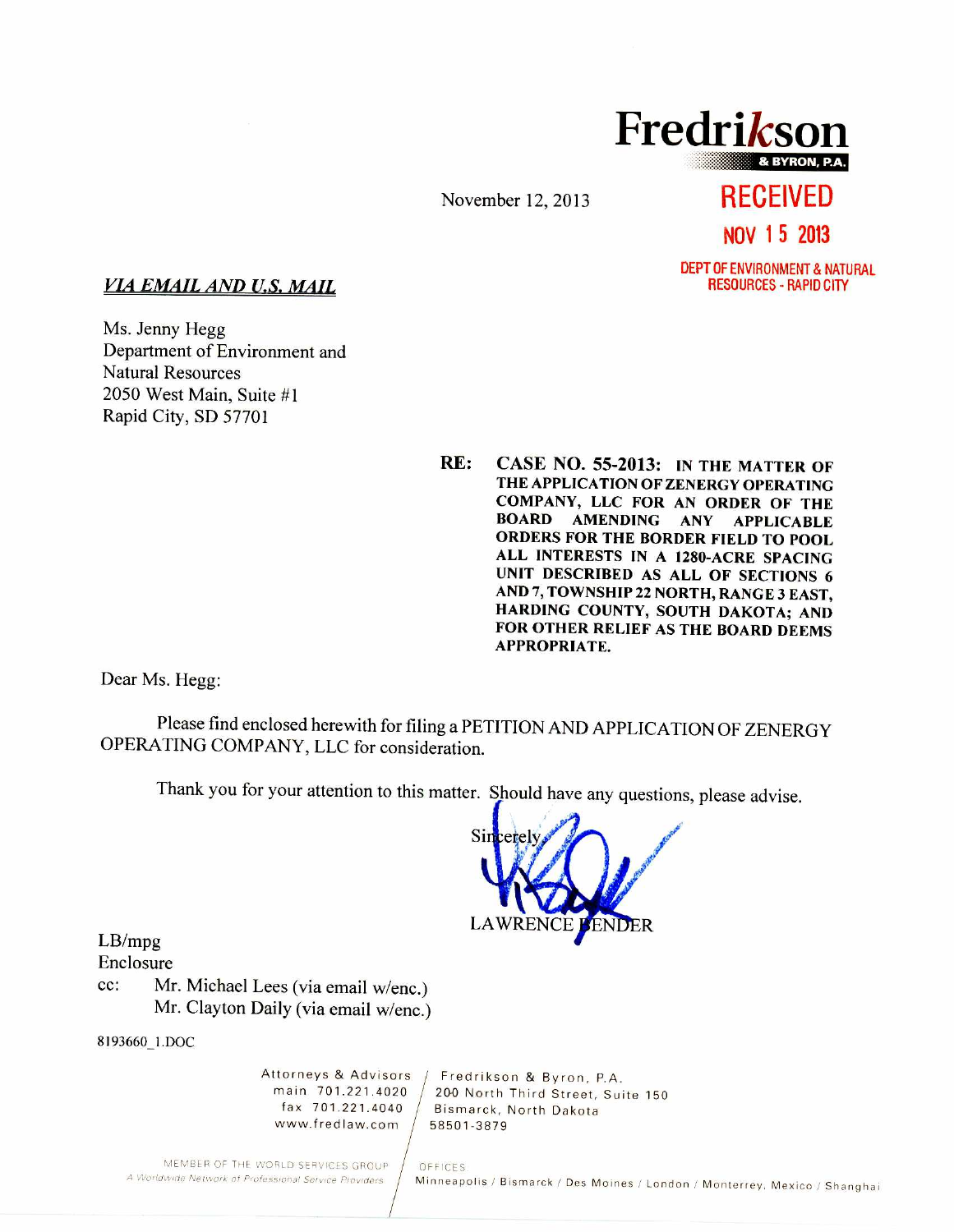**RECEIVED NOV 1 5 2013** 

DEPT OF ENVIRONMENT & NATURAL<br>RESOURCES - RAPID CITY

# **STATE OF SOUTH DAKOTA**

## **DEPARTMENT OF ENVIRONMENT AND NATURAL RESOURCES**

#### **BOARD OF MINERALS AND ENVIRONMENT**

**CASE NO. 55-2013** 

**IN THE MATTER OF THE APPLICATION OF ZENERGY OPERATING COMPANY, LLC FOR AN ORDER OF THE BOARD AMENDING ANY APPLICABLE ORDERS FOR THE BORDER FIELD TO POOL ALL INTERESTS IN A 1280- ACRE SPACING UNIT DESCRIBED AS ALL OF SECTIONS 6 AND 7, TOWNSHIP 22 NORTH, RANGE 3 EAST, HARDING COUNTY, SOUTH DAKOTA; AND FOR OTHER RELIEF AS THE BOARD DEEMS APPROPRIATE.** 

## **PETITION AND APPLICATION OF CONTINENTAL RESOURCES, INC.**

Zenergy Operating Company, LLC ("Zenergy") and for its petition and application to the

Department of Environment and Natural Resources, Board of Minerals and Environment (the

"Board"), states and alleges as follows:

**1.** 

Zenergy is the owner of an interest in the oil and gas leasehold estate underlying all or

portions of the following described lands in Harding County, South Dakota:

Township 22 North, Range 3 East Section 6: All Section 7: All

(the "Subject Lands")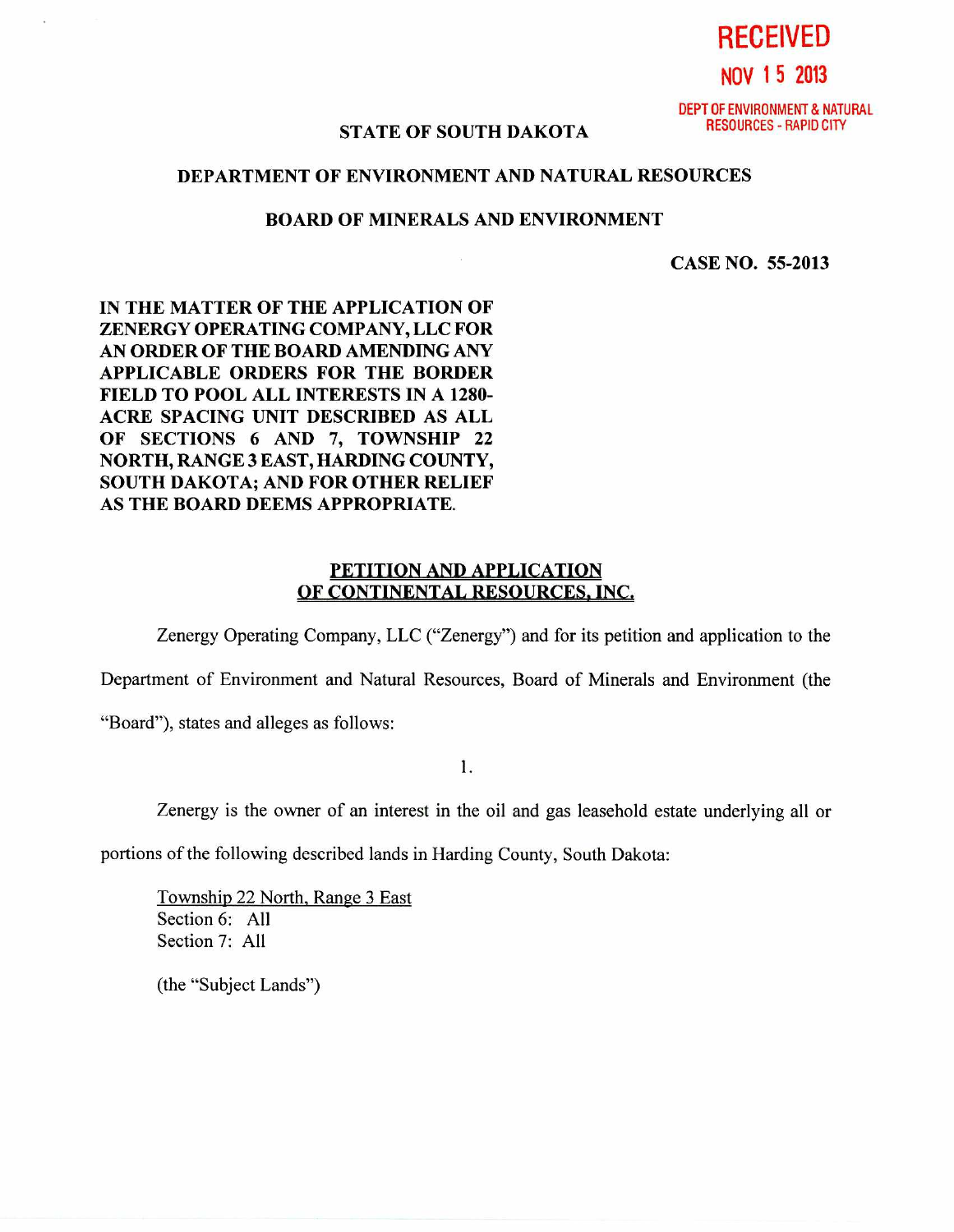That by petition filed by Zenergy requesting to establish Sections 6 and 7 as a 1280-acre spacing unit, it is anticipated that an order will be issued by the Board establishing said spacing unit in the Border Field.

3.

That Zenergy hereby requests the Board authorize Zenergy to drill, equip and operate the Pronghorn Federal 6B-7H well as a horizontal well in the "B" Zone of the Red River pool in the Border Field within the Subject Lands.

4.

That there are both separately owned tracts and separately owned interests in the spacing unit comprised of the Subject Lands.

5.

That a voluntary pooling of the Subject Lands has not been accomplished.

6.

That Section 45-9-31 of the South Dakota Codified Laws provides as follows:

**45-9-31. Order pooling all interests in spacing unit-- Application by interested person--Notice and hearing--Terms and conditions.** In the absence of voluntary pooling, the Board of Minerals and Environment or the secretary, as applicable, upon the application of any interested person, shall enter an order pooling all interests in the spacing unit for the development and operation of the spacing unit, and for the sharing of production from the spacing unit. Each such pooling order shall be made after notice and opportunity for hearing, and shall be upon terms and conditions that are just and reasonable, and that afford to the owner of each tract or interest in the spacing unit the opportunity to recover or receive without unnecessary expense, his or her just and equitable share.

 $-2 -$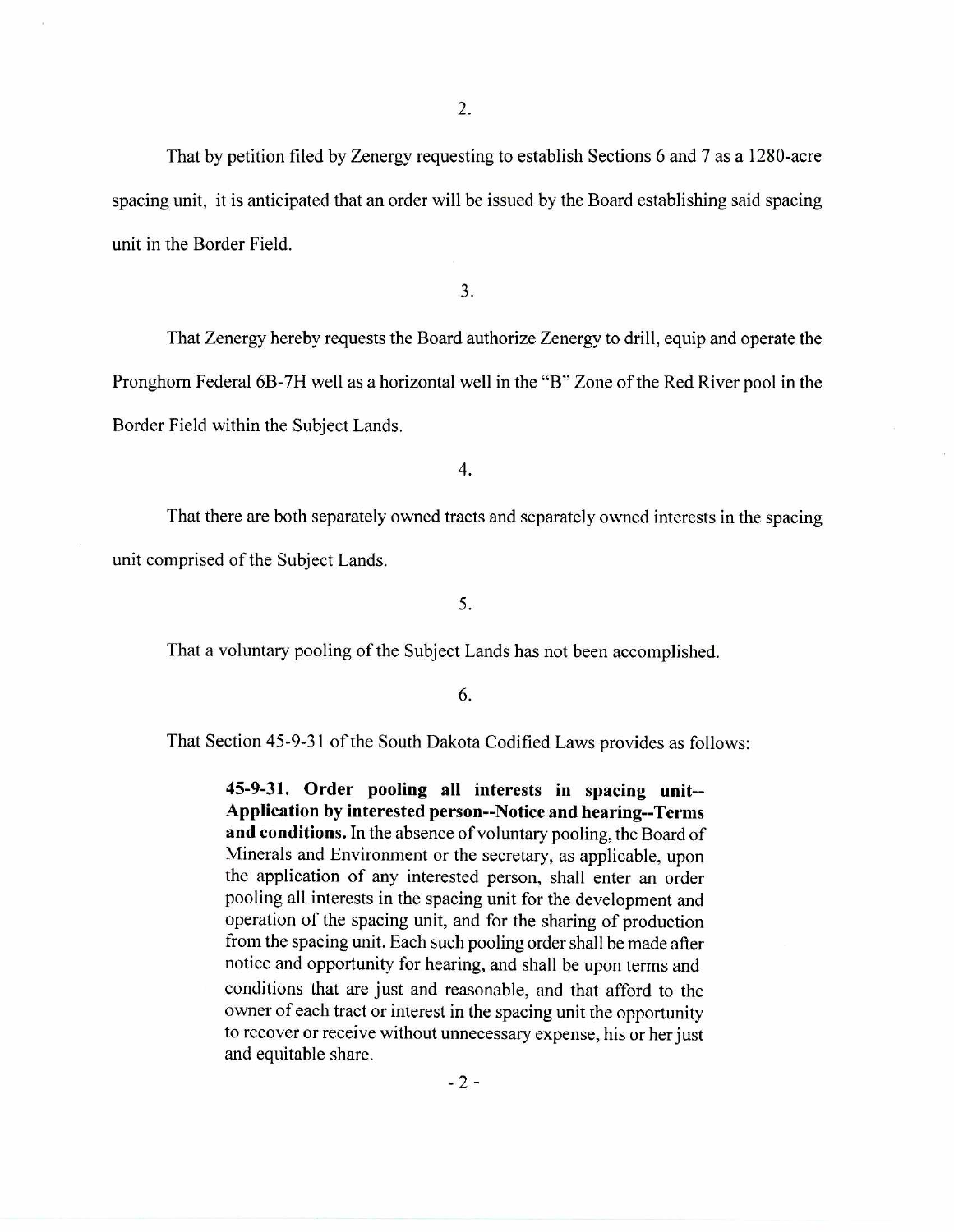8.

That Section 45-9-32 of the South Dakota Codified Laws provides as follows:

**45-9-32. Order of Board of Minerals and Environment pooling all interests in spacing unit--Operation of well--Rights of owners to participate--Payment of expenses.** Each such pooling order shall authorize the drilling, equipping, and operation of a well on the spacing unit; shall provide who may drill and operate the well; shall prescribe the time and manner in which all the owners in the spacing unit may elect to participate therein; and shall make provision for payment by all those who elect to participate therein of the reasonable actual cost thereof, plus a reasonable charge for supervision and interest.

9.

Zenergy respectfully requests that the Board enter an order to pool all interests in a

1280-acre spacing unit for the Border Field described as the Subject Lands.

10.

In Zenergy's opinion, pooling the Subject Lands will increase the ultimate recovery of the

pool, prevent waste, prevent the drilling of unnecessary wells and protect correlative rights.

**WHEREFORE,** Zenergy respectfully requests that notice of this matter be provided as

required by South Dakota laws and that thereafter the Board of Minerals and Environment enter its order granting the relief requested herein.